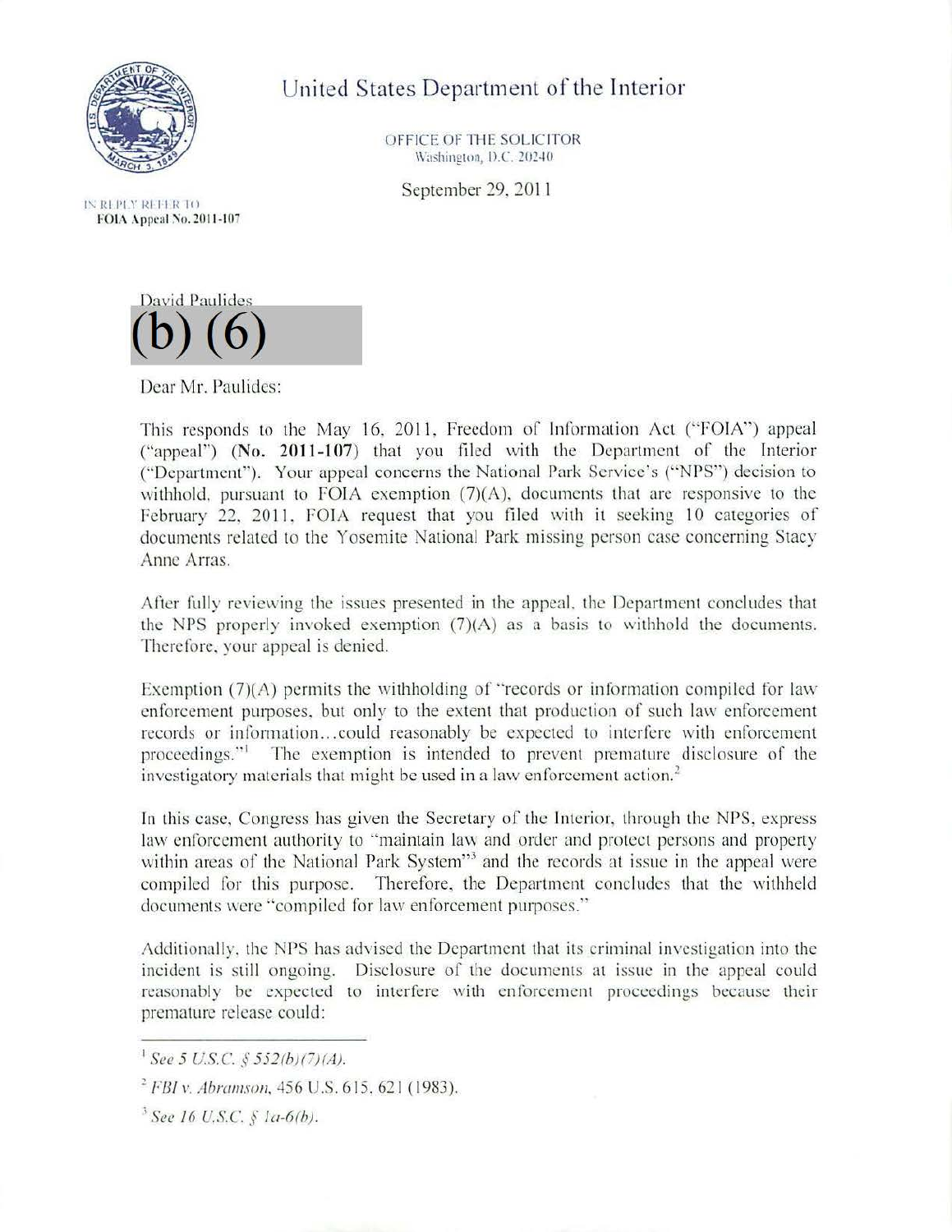- Afford a virtual roadmap through the government's evidence, which would provide critical insights into its legal thinking and strategy and could jeopardize the proceedings by more fully revealing the scope and nature of government's case and assist in circumventing investigation;
- Prematurely reveal the full scope of the evidence obtained, the assessment of the evidence, reveal strengths and weaknesses of the NPS's evidence and case, and the progress, status, direction and limits of the NPS's investigation;
- Hinder NPS's ability to further control and shape the investigation, would enable targets of the investigation to elude detection, create defenses, or to suppress, fabricate, or tamper with evidence;
- Create a great potential for witness intimidation, expose actual or prospective witnesses to undue influence or retaliation, could deter their cooperation, and create the potential for interference with them.

Further, a review of the withheld materials reveals that there are no non-exempt categories that can be released to you without causing one of the harms to the NPS's investigation of the incident articulated above. Therefore, based on the foregoing, the Department concludes that the NPS properly withheld the documents at issue in the appeal in their entirety under exemption (7)(A).

As a final matter, you advised the Department that the NPS may have waived its right to invoke an exemption to withhold the materials because it allowed a former Law Enforcement Ranger, Charles Farabee, to view the case file that you seek here. You also advised that Mr. Farabee "wrote a lengthy section in his book about the disappearance of Stacy Arras."

When a requester produces evidence that specific information has officially entered the public domain, the courts have concluded that the government may not rely on an otherwise valid exemption to justify withholding that identified information.<sup>4</sup> However, please be aware that the release of certain documents waives FOIA exemptions only for those documents or portions of documents that the requester establishes have been released.<sup>5</sup> Partial disclosures of "the contents of a document does not constitute a waiver

<sup>4</sup>*See S1udents Againsl Genocide v. Dep'I of Slate,* 257 F.3d 828, 836 (D.C. Cir. 2001) (emphasizing that for a waiver to occur, the specific information sought must have already been "disclosed and preserved in a permanent public record"' (citing *Cottone v. Reno,* 193 F.3d 550, 554-55 (D.C. Cir. 1999))).

*<sup>5</sup> Sierra Club v. Kempthorne,* 488 F. Supp. 2d 1188, 1192 (S.D. Ala. 2007) (finding that "any effort" on the part of the Plaintiff to claim that a waiver occurred would be "futile'.' where the Fish and Wildlife Service withheld materials that are "similar" to documents it previously released to the Plaintiffs. (citing *Florida Hose of Representatives v. United States Dep 't of*  Commerce, 961 F.2d 941, 946 (11<sup>th</sup> Cir. 1992) (refusing to find a waiver as to undisclosed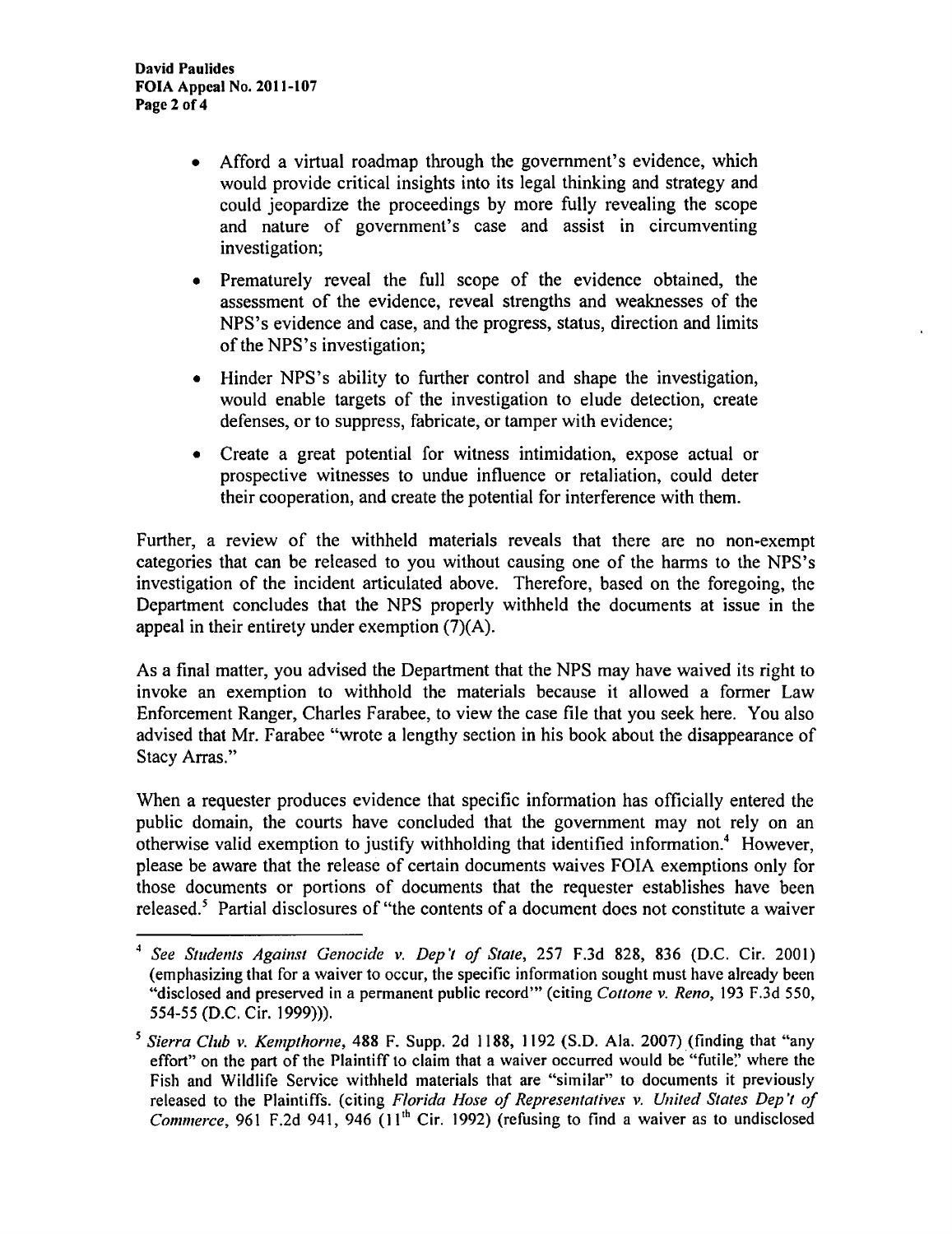of the applicable  $F O I \Lambda$  exemptions for the entire document... Specificity is the touchstone in the waiver inquiry, and thus, neither general discussions of a topic nor partial disclosures of information constitute waiver of an otherwise valid FOIA exemption."6 The burden is on you to establish that the specific record in the public domain duplicates that being withheld.<sup>7</sup>

In this case, you have not met your burden of establishing that a waiver occurred. The section in Mr. Farabee's book regarding the incident that is the subject of the FOIA request is not "lengthy," as you describe. Rather, out of the 600-page book, the discussion regarding this incident consists of one and a quarter pages of text and a reference to the incident in a table. The short, general discussion in Mr. Farabee's book regarding Ms. Arras disappearance does not reflect the detailed information contained in the nearly two thousand pages that comprise the case file that you seek.

documents based on the disclosure of related documents))); *Coastal Delivery Corp. v. United States Customs Serv.,* 272 F. Supp. 2d 958, 966 (C.D. Cal. 2003) (finding that "for Customs to have waived its right to argue exemptions, it must have disclosed the exact information at issue."); *Hertzberg v. Veneman,* 273 F. Supp. 2d 67, 81-82 (D.D.C. 2003) (holding that "selective" disclosure of some withheld material docs not waive use of exemptions to protect similar, but undisclosed, information); *Ctr. for Int'l Envtl. Law v. Office of the U.S. Trade Representative,* 237 F. Supp. 2d 17, 23 (D.D.C. 2002) (holding that public availability of "similar but not identical information" does not lead to waiver for all information on same subject); *The Army Times Publishing Co. v. Dep 't of the Air Force,* 998 F.2d 1067, 1071 (D.C. Cir. 1993) (finding that an agency does not waive its right to assert an exemption by releasing information that is only similar to the requested material).

<sup>6</sup>*Bronx Defenders v. United States Dep 't of Homeland Sec.,* 2005 U.S. Dist. LEXIS 33364, 9-10 (S.D. N.Y. Dec. 19, 2005) (citing *Mehl v. United States Environmental Protection Agency,* 797 F. Supp. 43, 47-48 (D.D.C. 1992) (finding that a report that described the contents and quoted several passages of some sought-after documents did not waive exemption for the documents in their entirety); *Dow .Jones* & *Co. v. United States Dep 't of.Justice,* 880 F. Supp. 145, 151 (S.D. N.Y. 1995) (holding that "limited, general and cursory discussions" of documents during a White House press conference did not constitute a waiver); *Public Citizen v. Department of State,* 787 F. Supp. 12, 14 (D.D.C. 1992), *aff'd,* 11F.3d198 (D.C. Cir. 1993))); *Peck v. United States,* 514 F. Supp. 210, 213 (S.D. N.Y. 1981) (limiting waiver to those sections of a report that had already been released in part).

<sup>7</sup>*See also Pub. Citizen v. Dep 't of State,* 276 F.3d 634, 645 (D.C. Cir. 2002); *Afshar v. Department of State,* 702 F.2d 1125, 1132 (D.C.Cir. 1983); *Deg/ace v. DEA,* No. 05-2276, 2007 WL 521896, at \*2 (D.D.C. Feb. 15, 2007) (finding no waiver when plaintiff produced circumstantial evidence that records have entered the public domain, but not the records themselves); *United States Student Ass '11 v. CIA,* 620 F. Supp. 565, 571 (D.D.C. 1985) (establishing a legal standard for waiver of further confidential treatment of an exempt document that requires that the requester demonstrate "that the withheld information has already been specifically revealed to the public and that it appears to duplicate that being withheld.").